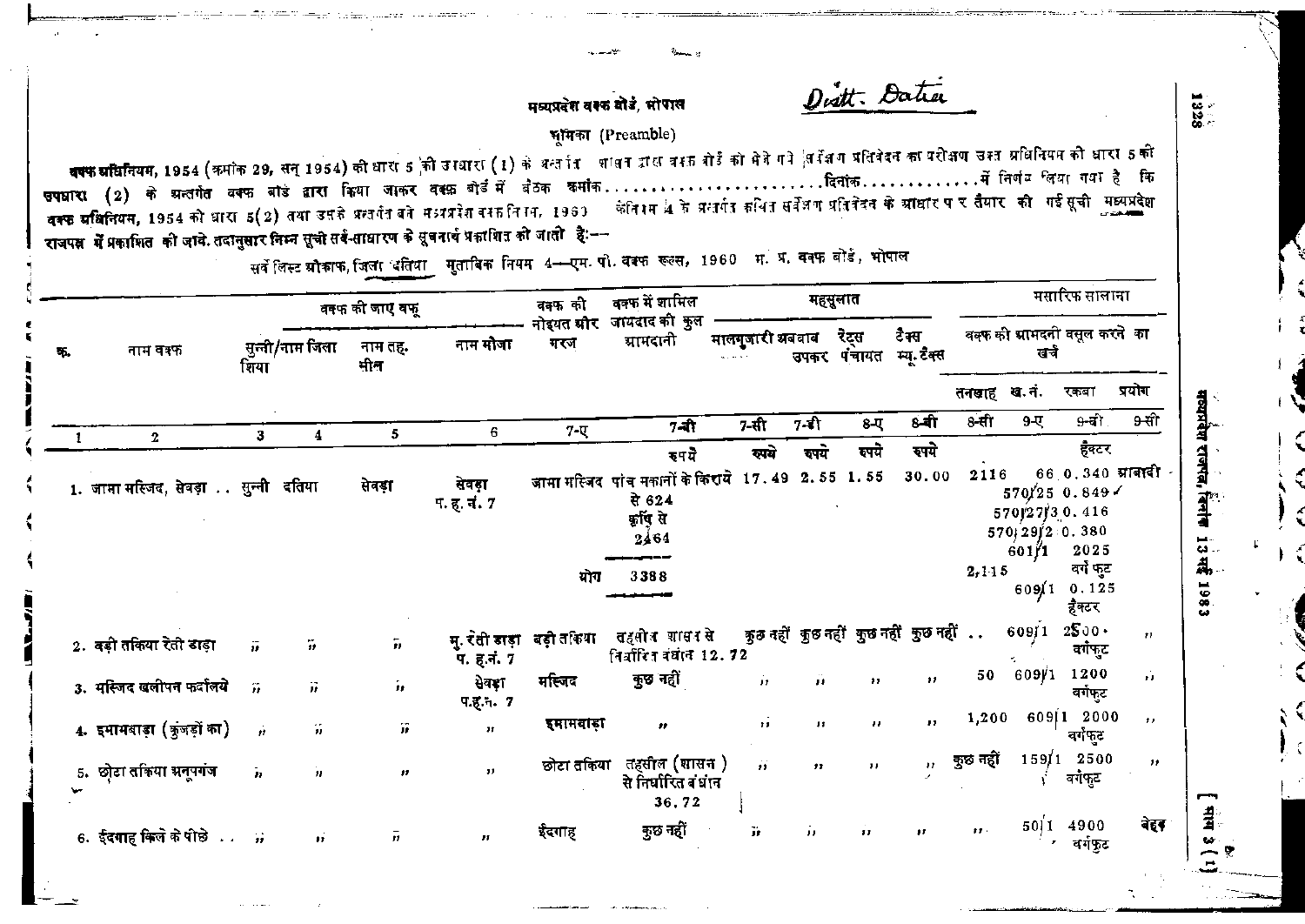|                                | 7. मुखन्तसों की मस्जिद  5                               |                                                                                          | ij,                       |                 | $n$ सेवड़ा प. ह. . नं 7,<br>ढीमर मृहल्ला | मस्जिद        | 77                                     | $\dddot{\boldsymbol{n}}$ | $\mathbf{r}$       | $\mathcal{G}$      | 77                             | $\tilde{\boldsymbol{H}}$ | 617                                                                            | 625<br>वर्गफुट<br>हेक्टर        | $\mathbb{Z}^{\times 40}$                  | 言。                                  |
|--------------------------------|---------------------------------------------------------|------------------------------------------------------------------------------------------|---------------------------|-----------------|------------------------------------------|---------------|----------------------------------------|--------------------------|--------------------|--------------------|--------------------------------|--------------------------|--------------------------------------------------------------------------------|---------------------------------|-------------------------------------------|-------------------------------------|
| 8. मजार ठाकुर मुहल्ला सेवड़ा " |                                                         |                                                                                          | Ĥ.                        | $\widetilde{D}$ | मुहल्ला<br>ठाकुर, सेवड़ा<br>प. ह. नं. 7  | मजार          | 'n.                                    | $\mathbf{r}$             | $^{\prime \prime}$ | ü                  | 99.                            | $\mathbf{r}$             | 609) 1 0.008 म्राबादी                                                          |                                 |                                           | $\hat{c}$<br>نسبته                  |
| 9. दरगाह बरखुरदार              | $\rightarrow$ $\rightarrow$ $\rightarrow$ $\rightarrow$ |                                                                                          | $\mathbf{r}$              | $\vec{H}$       | 72                                       | दरगाह         | शासकीय अनुदान<br>$0.729$ से            | $\mathbf{r}$             | 11                 | Ÿ£                 | ăř.                            | $\mathbf{H}$             | $\mathcal{F}^{\mathcal{F}}$                                                    | $6110.020$ बेहड़                |                                           |                                     |
| 10. दरगाह पीर शाह              |                                                         |                                                                                          | $\mathcal{F} \mathcal{F}$ | 13 <sup>°</sup> | उचाड़ तिलेया<br>प. ह. नं. 55             | $\mathcal{F}$ | $1,000$ ह.<br>$\sim$                   |                          |                    | 8.30 0.80 कुछ नहीं | ज. कर<br>$1.20$ q.             |                          | $360\quad 48511\quad 0.324$ माफी<br>494 1.222                                  | 486 0.745 दरगाह                 | $493$ 0.291 व जंगल.                       |                                     |
|                                |                                                         |                                                                                          |                           |                 | तिलैया 55                                |               | $1,600$ रू.<br>सालाना<br>$\sim$ $\sim$ | 15.65 1.50               |                    | $\mathbf{r}_1$     | ज. कर<br>$2.25$ $\&$ $\&$ $\]$ |                          |                                                                                | 354 0:664<br>356 0.299<br>0.040 |                                           |                                     |
|                                |                                                         |                                                                                          |                           |                 |                                          |               |                                        |                          |                    |                    |                                |                          | $364/1$ 0.105                                                                  | $361 - 0,437$<br>$362$ , 0.065  |                                           |                                     |
|                                |                                                         |                                                                                          |                           |                 |                                          |               |                                        |                          |                    |                    |                                |                          | $365/1$ $\bigcirc$ 0.065<br>366/1, 0, 316<br>$3671/0.081$ $34.91$              |                                 | $10.025 - 5 - 3 = 4$                      | मध्यप्रदेश राजपते, सिनीक 13 मई 1983 |
|                                |                                                         |                                                                                          |                           |                 |                                          |               |                                        |                          |                    |                    |                                |                          | 3681 0.267<br>36911 0.210<br>$3\,7\,1\,1\,1\,1\,0$ , $7\,2\,9\,$ $\rightarrow$ |                                 |                                           |                                     |
|                                |                                                         |                                                                                          |                           |                 |                                          |               |                                        |                          |                    |                    |                                |                          | 475/1 0.437<br>479/1 0.129<br>481/1/9.032<br>482f1/0.210                       |                                 |                                           |                                     |
|                                |                                                         |                                                                                          |                           |                 | उचाड़<br>प. हू. नं. $55\,$               |               |                                        | $0.77 - 0.30$            |                    | $\mathbf{r}_1$     | ज. कर<br>0.45                  | $\pmb{\mathfrak{p}}$     | 483rT 0.283<br>$2\,2\,3$ / $1^\circ$                                           | $104 - 0.445$                   |                                           |                                     |
|                                |                                                         | $\mathcal{L}(\mathcal{L})$ and $\mathcal{L}(\mathcal{L})$ and $\mathcal{L}(\mathcal{L})$ |                           |                 |                                          |               |                                        | $(7.4.4.72 - 2.60)$      |                    | $\hat{H}$          | 3.90                           |                          |                                                                                |                                 | $20/1$ 7, $428$ $\frac{3}{400}$ - वर्गमुट |                                     |

 $\mathbb{R}^{n+1}$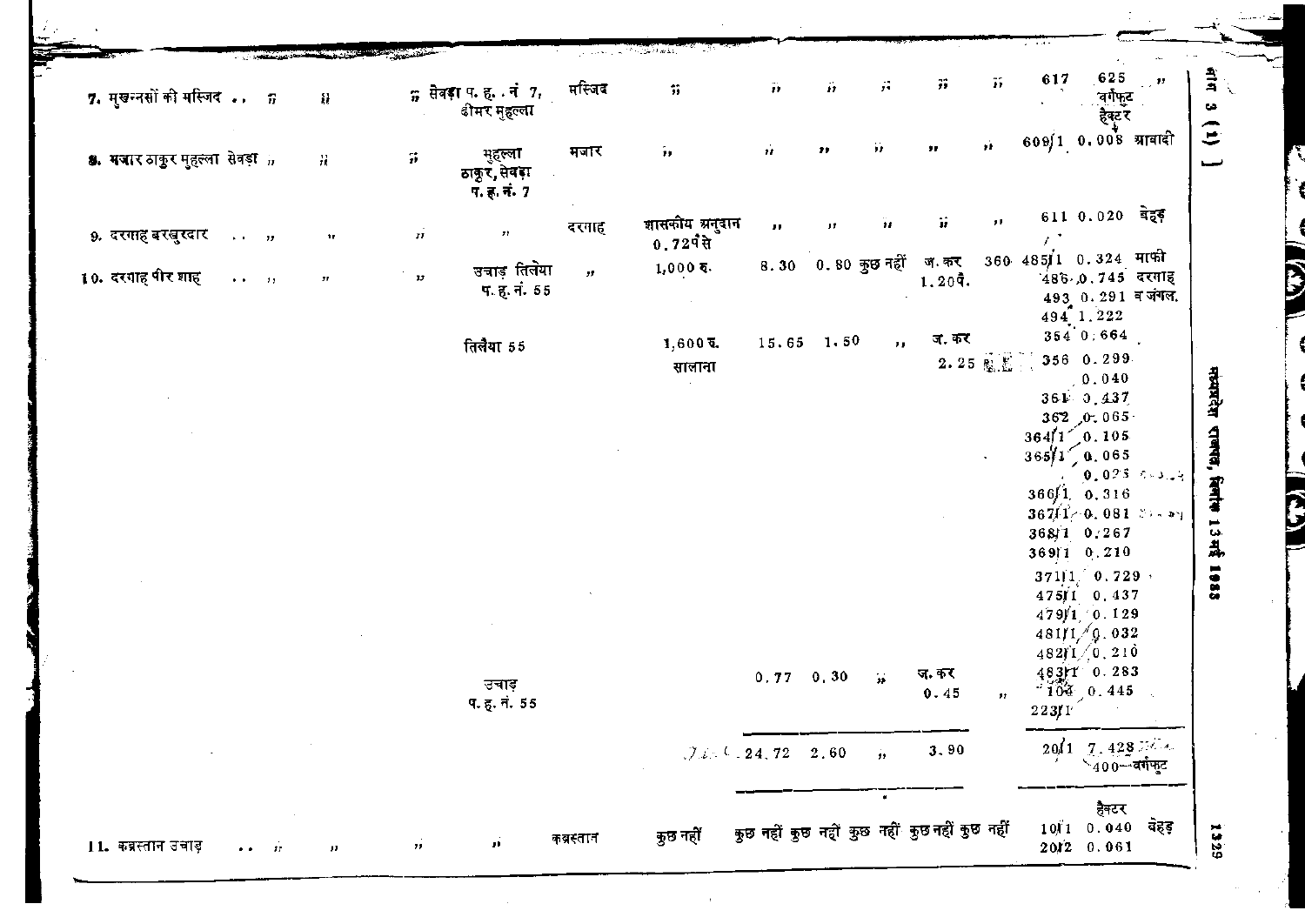| 1 | $\,2$                                                               | $\mathbf{3}$          |                                  | $\mathbf 4$                | 5                            | 7-ए<br>6.             | 7-बो                                        | 7-सी               | 7-डो                     | $8 - \nabla$                      | 8-बो                                                                            | 8-सी                     | $9 - 17$                                       | 9-बी                                                      | 9-सी                                       |
|---|---------------------------------------------------------------------|-----------------------|----------------------------------|----------------------------|------------------------------|-----------------------|---------------------------------------------|--------------------|--------------------------|-----------------------------------|---------------------------------------------------------------------------------|--------------------------|------------------------------------------------|-----------------------------------------------------------|--------------------------------------------|
|   | 12. मस्जिद खिरका                                                    | सुन्नो                | दतिया                            | सेवड़ा                     | खिरका<br>प. ह. नं. 56        | मस्जिद                | रुपये<br>ग्रामदनी 600<br>$\hat{z}$ .        | रुपये              | रुपये                    | रुपये                             | रुपये<br>10.78 1.10 कुछ नहीं कुछ नहीं कुछ नहीं                                  | रुपये                    | $\mathcal{L}_{\mathcal{A}}$ .                  | 37, 0, 688<br>39 0.308 ग्राबादी<br>203 0.097<br>348 0.624 | 计自动开始 氧化                                   |
|   | 13. मस्जिद स्लाम इलाहीग्रा <b>म</b> ा,<br>इन्दरगढ़                  |                       | $\mathbf{H}$                     | $\mathcal{F}_{\mathbf{z}}$ | इन्दरगढ़ं                    | 'n                    | ;; 250 $\overline{6}$ , 10, 12<br>कृषि से.  |                    | $\mathbf{1}$             | কুত নহী                           | 1, 50, 500                                                                      |                          | 1642<br>में से                                 | 600<br>बर्गफट                                             | कृषि                                       |
|   | 14. कब्रस्तान पठानों का $\dots$ ,                                   |                       | IF.                              | $\mathbf{r}$               | सेवड़ा<br>प. ह. नं. 7        | कब्रस्तान             | कुछ नहीं<br>J.                              |                    | <b>कुछ नहीं कुछ</b> नहीं | $11 -$                            | कुछ नहीं कुछ नहीं                                                               |                          | में से                                         | $50/10.405$ कब्र स्तान<br>617 0.704                       |                                            |
|   | 15. कब्रस्तान मातों के पास                                          | $\mathbb{R}_{\geq 0}$ | $\mathcal{L}$                    |                            |                              |                       |                                             |                    |                          |                                   |                                                                                 |                          | में से<br>में से                               | 612 0.591<br>हैक्टर                                       | बेहड़                                      |
|   |                                                                     |                       |                                  |                            | $^{\dagger}$                 | $\pmb{\tau}$          | $\mathbf{r}$                                | , ,                |                          | 55.                               | $, \cdot$                                                                       | 13                       | 55/1<br>में से<br>57                           | 0.405<br>0.324                                            |                                            |
|   | 16. कब्रस्तान सब्ज़ी फुरोशों कार्<br>17. कब्रस्तान ग्राम खिरका      | î.,                   | Ħ                                |                            | $\mathbf{r}$<br>संवड़ा खिरका | $\mathbf{H}$          | 11                                          | ,,                 | $^{\ast}$                | $^{\dagger}$                      | $^{\prime\prime}$                                                               |                          |                                                | $(65)$ $6.299$                                            | $n \neq 164/10.157 \rightarrow h157$       |
|   | 18. कब्रस्तान ग्राम इन्द्रगढ .                                      |                       | J.                               | $\boldsymbol{\mu}$         | इन्द्रगढ़                    | ${\bf 17}$<br>5.5     | ,,<br>$^{\ast}$                             | 11<br>$\mathbf{H}$ | $\cdot$<br>$\mathbf{H}$  | $^{\prime}$                       | $\overline{\phantom{a}}$                                                        | $\mathbf{r}$ ,<br>$, \,$ | 1770.029                                       | 1207 0.081                                                | <sup>कब्रस्त</sup> र्म9<br>$\overline{11}$ |
|   | Katerastin & Magich,<br><i> q . (</i> रंगरेजान प्राप्त दतिया गिर्दे |                       | 77 R.G.                          | दोतयाः∴्                   | ्दतिया<br>第二词字数 群人名          | कब्रस्तान व<br>मस्जिद | एक मकान 12<br>दकानों के किराये<br>से 1,188. |                    |                          |                                   | 70- कुछ नहीं कुछ नहीं 1,233.92 540 2423/4 0 036 कबरतान<br>डायवर्शन<br>का बकाया. |                          | $2421/2$ हैक्टर<br>2428/2<br>242173            |                                                           | $2723 -$                                   |
|   | 20. मस्जिद बड़ोना खुद<br>$\sim 10$                                  | $\overline{B}$        |                                  | 12. T                      | बड़ोनी खर्द                  | मस्जिद                | 5 दुकानों से 84/ कुछ नहीं                   |                    | $\pmb{\cdot}$            |                                   | কুछ नहीं<br>11.                                                                 | سمنجو المراتين           | $800$ /1927 35744 श्रावादो<br>में से ःत्वर्षफट |                                                           |                                            |
|   | 21. तकिया बड़ोनकलां                                                 | $\bullet$             | $\pmb{\mathsf{r}}$               |                            | बडोनकलां<br>प. ह. न. $2$     | तकिया                 | घास से<br>100.00                            | н.                 | Ĥ                        | $\mathbf{y}$                      | $\mathbf{r}$                                                                    | 100                      | में स                                          | $52611$ 0.040 बेहड़                                       |                                            |
|   | 22. सर्रिजद ग्राम दत्तई                                             | $\cdots$              | $\pm 1$                          | $\mathbf{r}$ .             | वसई<br>प.ह.न. ९०             | मस्जिद                | कुछ नहीं                                    | $\bullet$          | $^{\prime}$              | 99.                               | $, \,$                                                                          | 500                      |                                                | 988 0.016                                                 | मकबृजा<br>सरकार                            |
|   | $23.$ कबस्तान बसई                                                   |                       | ,,                               | 11 <sub>1</sub>            | $\boldsymbol{H}$             | कब्रस्तान             | $\boldsymbol{\mathcal{F}}$                  | $\mathbf{r}$       | $\mathbf{H}$             | $^{\prime\prime}$                 | 77                                                                              | कुछ नहीं                 |                                                | 610 0.020                                                 | $\mathbf{1}$                               |
|   | 24. ईंदगाह उनाव                                                     |                       | -19                              | ĴУ.                        | उनाव<br>प. ह. नं. 62         | ईदगाह                 | 18                                          | $\bullet$          | $^{\prime\prime}$        | 99                                | 11                                                                              | $\mathbf{r}$             | में से                                         | 1250 0.040 ईदगाह                                          |                                            |
|   | 25. जामा मुस्जिद, उनाव ,,                                           |                       | ,,<br>$\mathcal{F}(\mathcal{T})$ | 11 <sup>2</sup>            | $\mathbf{r}$ .               | जामा मस्जिद           | эř.                                         |                    | $\mathbf{r}$             | $\mathbf{r}$<br>$^{\prime\prime}$ | 99.                                                                             |                          | में से                                         | $1522 - 0.140$ गावादी                                     |                                            |

LC.X

EC.

 $\bar{z}$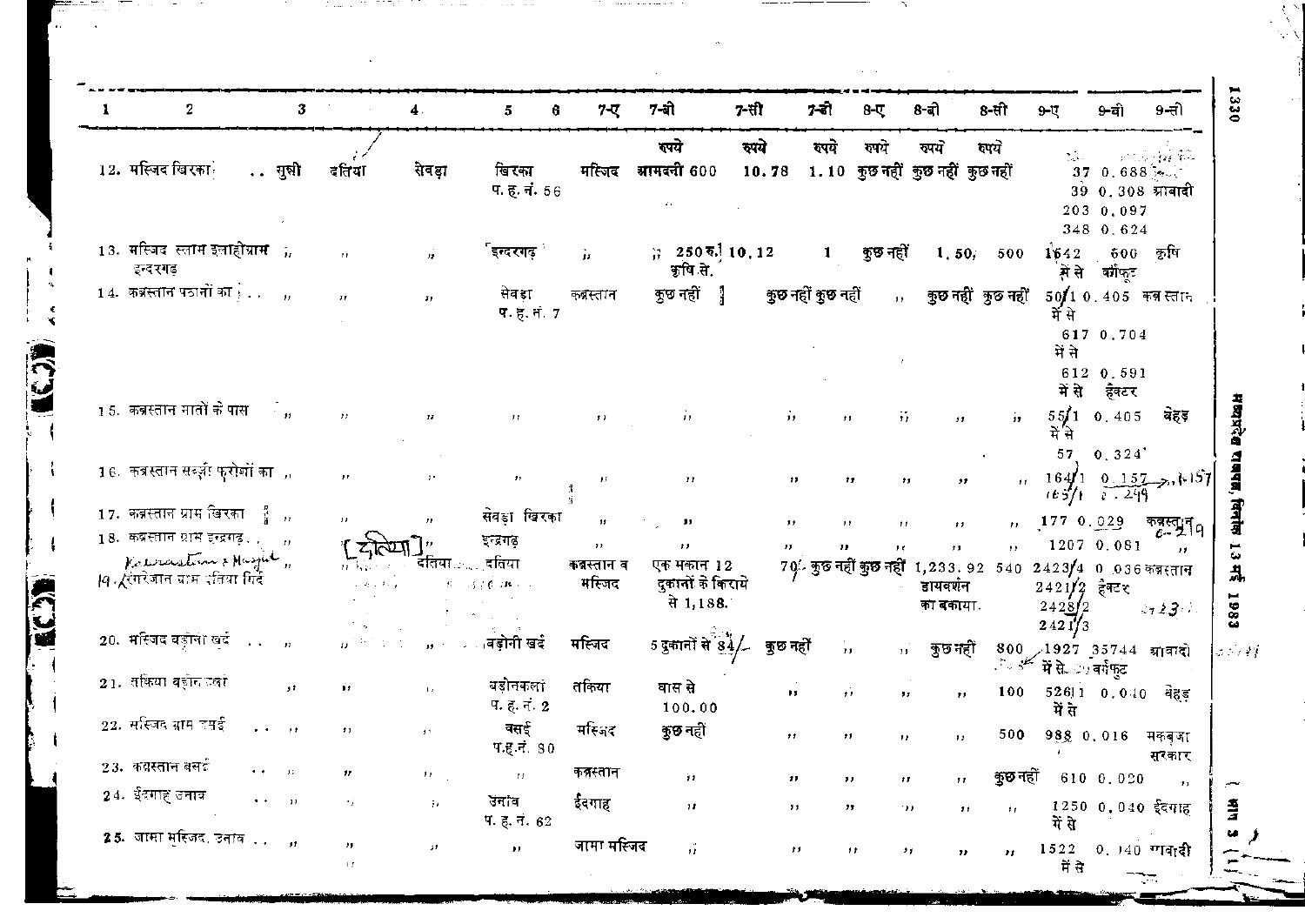में से

 $\pm$  7.

|            |                                                            |                       |                    |                      |                                                                                                                                                                                                                                                                                                                                                                                                                                                       |                                | $\frac{1}{2}$ $\frac{1}{2}$ $\frac{1}{2}$ $\frac{1}{2}$ $\frac{1}{2}$ $\frac{1}{2}$ $\frac{1}{2}$ $\frac{1}{2}$ $\frac{1}{2}$ $\frac{1}{2}$ $\frac{1}{2}$ $\frac{1}{2}$ $\frac{1}{2}$ $\frac{1}{2}$ $\frac{1}{2}$ $\frac{1}{2}$ $\frac{1}{2}$ $\frac{1}{2}$ $\frac{1}{2}$ $\frac{1}{2}$ $\frac{1}{2}$ $\frac{1}{2}$ |                                 |                  |                |         |              |                            |                      |                        |                          |               |
|------------|------------------------------------------------------------|-----------------------|--------------------|----------------------|-------------------------------------------------------------------------------------------------------------------------------------------------------------------------------------------------------------------------------------------------------------------------------------------------------------------------------------------------------------------------------------------------------------------------------------------------------|--------------------------------|---------------------------------------------------------------------------------------------------------------------------------------------------------------------------------------------------------------------------------------------------------------------------------------------------------------------|---------------------------------|------------------|----------------|---------|--------------|----------------------------|----------------------|------------------------|--------------------------|---------------|
|            | ্ঠ৪. কম্বল্লান জনাৰ                                        | $\bullet$ $\bullet$   | Ъ                  | Τę                   | $\frac{m}{2}$                                                                                                                                                                                                                                                                                                                                                                                                                                         | ৱেকক<br>प. ह. नं. 62           | ক্রুনেশ্ব                                                                                                                                                                                                                                                                                                           | n,                              | 舞                | į,             | à       | 桂.           |                            |                      |                        | ., 2359 0.154 क्वरतान    |               |
|            | 27. मस्जिद लोक                                             | $\mathbf{r}$ .        | $\overline{r}$     | 71.                  | ñ                                                                                                                                                                                                                                                                                                                                                                                                                                                     | बड़ान कला<br>प. ह. नं. $2$     | मस्जिद                                                                                                                                                                                                                                                                                                              | ñ                               | 4Ė               | ÷.             | ä       | $\bullet$    |                            |                      |                        | 200 579 0.040 भावादी     |               |
|            | 2.8. मोभिन महिजद                                           | $\bullet$ $\bullet$ . | 弄                  | 79                   | Ħ                                                                                                                                                                                                                                                                                                                                                                                                                                                     | बडो र हुन्।<br>पहल 2           | मस्तिह                                                                                                                                                                                                                                                                                                              | Ĥ.                              | Ъ.               | Ĥ.             | 'n      | ,,           | 200                        | में स                |                        | 870 0,020 कसरतान         |               |
|            | 29. ईदगाह,प्राप्त दहोती <b>ख</b> े                         |                       | ń                  | ,,                   | $\boldsymbol{H}$                                                                                                                                                                                                                                                                                                                                                                                                                                      | व जोनी खता<br>प. ह. नं. ९      | र्ददगाउू ।                                                                                                                                                                                                                                                                                                          | $\mathbf{H}$                    | $\mathbf{H}$     | $\mathbf{r}$   | ià.     | m            | 100                        | में गे               |                        | 588 0.024 पेहाड़         |               |
|            | 30. कब्रस्तान प्राम                                        |                       | $\cdots$ in        | n,                   | a b                                                                                                                                                                                                                                                                                                                                                                                                                                                   | बडोनी खर्द                     | कन्नरतात                                                                                                                                                                                                                                                                                                            | Ĵу.                             | $\pmb{\ast}$     | n,             | Ħ       | $\mathbf{r}$ | <b>कुछ नहीं</b>            |                      |                        |                          |               |
|            | 31. मस्जिदं लाला के ताल<br>ग्राम दतिया                     |                       | $\boldsymbol{\mu}$ | $\bullet$            | 11                                                                                                                                                                                                                                                                                                                                                                                                                                                    | प .इ.नं. ४<br>दी गरी है        | मनिहजते                                                                                                                                                                                                                                                                                                             | न हज़ुलें के किराये             | ä                | Б              | V.      | 99           | 700                        | में से<br>17.3       | 624                    | 688 0.092 इमारही<br>लकडी |               |
|            | 32 मस्जिद गडशे की साहनी<br>मुहल्ला ग्राम दक्षिया           |                       | $\mathbf{r}$       | A9.                  | 32                                                                                                                                                                                                                                                                                                                                                                                                                                                    | प. ह. नं. 22<br>दति मधिदे      | दीको नदरता<br>मस्जित                                                                                                                                                                                                                                                                                                | से 1800<br>एक कनरे के किराये    | ń                |                |         |              |                            |                      | यर्न मीटर              | रास्ता                   |               |
|            | 33. मस्जिद सब्जी फरोजों की                                 |                       | 净                  | ñ                    | $\mathbf{r}_1$                                                                                                                                                                                                                                                                                                                                                                                                                                        | <b>पहनं 22</b><br>दक्षिण निर्द |                                                                                                                                                                                                                                                                                                                     | से 350<br>पांच दूवानों के       |                  | $\hat{\bm{r}}$ | Æ.      | <b>**</b>    | 1000 1440                  |                      | वर्ग मोटर              | 221 माबादी               |               |
|            | 34. अस्पर ग्रली बख्ला की                                   |                       | à.                 | $\pmb{\mathfrak{p}}$ | $\mathbf{F}^{\mathbf{c}}$                                                                                                                                                                                                                                                                                                                                                                                                                             | प. ह. नं. 22<br>$\bullet$      | $\mathbf{r}_I$<br>दरगार्                                                                                                                                                                                                                                                                                            | <b>सिराजे में 1200</b>          | ä                | Ħ              | 88      | ,,           | 2000                       | 1400                 | 360<br>में से बर्गमीटर | ł¥.                      |               |
|            | वरगाह म्या मांसेज्यू<br>१६. मस्जिद बोपाल बड़ी माता         |                       | $\mathbf{h}$       | ÷,                   |                                                                                                                                                                                                                                                                                                                                                                                                                                                       |                                |                                                                                                                                                                                                                                                                                                                     | ক্ট হ বক্ট                      | $\mathbf{r}$     |                |         |              | कुछ नहीं 1796/1 0-040 जंगल |                      |                        |                          |               |
|            | 36 मस्त्रिद तारण तरग की                                    |                       | 88                 |                      | 98.                                                                                                                                                                                                                                                                                                                                                                                                                                                   | 99                             | मस्त्रिद                                                                                                                                                                                                                                                                                                            | ä,                              | ñ                |                | ŵ.      | 11           | 500                        | 1400                 | <b>वर्ग फुट</b> आज्ज्  | 154 माबादी               |               |
|            | 37. तमिया रहमान शाह <i>ं</i> .                             |                       |                    | n                    | $\mathbf{r}$                                                                                                                                                                                                                                                                                                                                                                                                                                          | $\mathbf{r}$                   | $\mathbf{H}$                                                                                                                                                                                                                                                                                                        | $\boldsymbol{\mu}$              | ň                |                |         | Á۵           |                            | $100 - 1887$         |                        | 741 可变有                  | ū             |
|            |                                                            |                       | $\overline{B}$     | 72                   |                                                                                                                                                                                                                                                                                                                                                                                                                                                       | $\mathbf{r}$                   | $\sigma$ and                                                                                                                                                                                                                                                                                                        | $\mathbf{H}$                    | ã                |                |         |              | 56 नहीं 17115 0-203        | भे से                |                        | $\mathbf{H}$             | 츾             |
|            | 38. महिन्द-वीता सागर                                       |                       | ,,                 |                      | $\bullet$                                                                                                                                                                                                                                                                                                                                                                                                                                             | ,,                             | मन्जिद,                                                                                                                                                                                                                                                                                                             | दकानों के किराये<br>से 3000     | $\bullet\bullet$ | 13             | $-31$   | ,,           | 2000 242112 0-016          |                      |                        |                          | L 8 6         |
|            | 39. मत्त्रित राजगढ़ के पीछे.                               |                       | $\mathbf{r}$       | 99.                  | ×.                                                                                                                                                                                                                                                                                                                                                                                                                                                    | ,,                             | $\boldsymbol{\mu}$                                                                                                                                                                                                                                                                                                  | ক্ত নৱী<br>$\ddot{\bullet}$     | "                | .,             | 78      | 11.          | 2423/2<br>ক্কুচ নত্ৰী      |                      | हे.                    | 17                       |               |
|            | 40. मस्जिद सीता सागर के पास ,,                             |                       |                    | $\bullet$            | $\bullet$                                                                                                                                                                                                                                                                                                                                                                                                                                             | ,,                             | ٠.                                                                                                                                                                                                                                                                                                                  | जपीत है बिस रे                  |                  |                |         |              |                            | 2173<br>में से व.मी. | 250                    | माबाद्य                  |               |
|            |                                                            |                       |                    |                      |                                                                                                                                                                                                                                                                                                                                                                                                                                                       |                                |                                                                                                                                                                                                                                                                                                                     | से 2003 के बार                  | Þ.               | Ħ.             | n       | 99.          | $2000 - 242$ $13$          |                      |                        |                          |               |
|            | $41$ - मन्त्रिक भांतिरी फाटक के लिए लिए हैं।<br>ारक        |                       |                    |                      |                                                                                                                                                                                                                                                                                                                                                                                                                                                       |                                |                                                                                                                                                                                                                                                                                                                     | कुछ नहीं<br>$\bullet$ $\bullet$ | ЪF.              | $\mathbf{A}$   | $\pm 1$ | $\mathbf{H}$ | कुछ नहीं 849 120 मात्रादी. | $242 - 2$            |                        |                          |               |
| Gertaera ( | 42. में प्लिट अस्त्रों की <sub>हाल का</sub> र्यालय कर गया। |                       |                    |                      | $\hat{\mathcal{L}}$ .<br><br><br>For example, $\hat{\mathcal{L}}$                                                                                                                                                                                                                                                                                                                                                                                     | <b>TANK OF THE SALE</b>        |                                                                                                                                                                                                                                                                                                                     | 78<br>$\bullet$ $\bullet$       | $\mathbf{r}$     | ŧŧ.            | зy.     | ήF,          | $1000$ 2333 308            | में के वर्तमंत्र र   |                        |                          |               |
|            |                                                            |                       |                    |                      | $\label{eq:Ricci} \mathcal{N}^{(n)}(\mathcal{H}) \cong \mathcal{N}^{(n)} \otimes \mathcal{M}^{(n)}_{\mathcal{H}} \otimes \mathcal{N}^{(n)}_{\mathcal{H}} \otimes \mathcal{N}^{(n)}_{\mathcal{H}} \otimes \mathcal{N}^{(n)}_{\mathcal{H}} \otimes \mathcal{M}^{(n)}_{\mathcal{H}} \otimes \mathcal{M}^{(n)}_{\mathcal{H}} \otimes \mathcal{M}^{(n)}_{\mathcal{H}} \otimes \mathcal{M}^{(n)}_{\mathcal{H}} \otimes \mathcal{M}^{(n)}_{\mathcal{H}} \ot$ | <b>Hollard Charles Control</b> |                                                                                                                                                                                                                                                                                                                     |                                 |                  |                |         |              |                            | में ने. वर्गमोटर     |                        | मश्रीन.                  | $\frac{1}{2}$ |

**RAMAREA CARD DE PRO** 

**CONSTRUCTION** 

وكون ال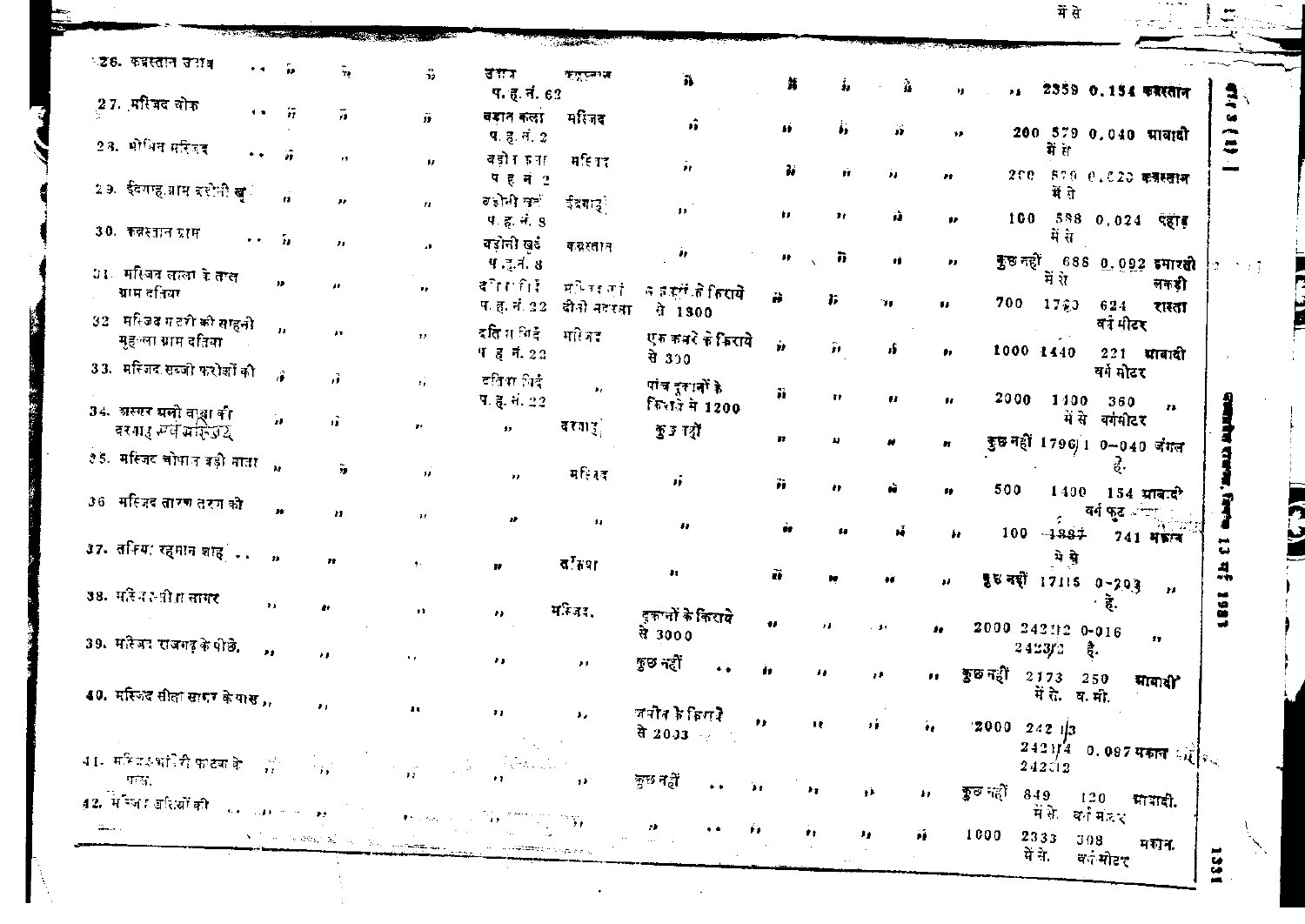|                                                                 |        | 2                  | - 1950)<br>S            | $\ddot{\bullet}$            | 5                           |                           |                                                                                     |                         |                                                                      |                               | $\mathbf{s}$ , where the state of $\mathbf{s}$ and $\mathbf{s}$ and $\mathbf{s}$ and $\mathbf{t}$ and $\mathbf{s}$ and $\mathbf{t}$ and $\mathbf{t}$ | $^{\circ}12$                                      | $13^{\,\mathrm{mpc}}$<br>14                                       |
|-----------------------------------------------------------------|--------|--------------------|-------------------------|-----------------------------|-----------------------------|---------------------------|-------------------------------------------------------------------------------------|-------------------------|----------------------------------------------------------------------|-------------------------------|------------------------------------------------------------------------------------------------------------------------------------------------------|---------------------------------------------------|-------------------------------------------------------------------|
|                                                                 |        |                    |                         |                             |                             | रावे                      | ्रस्वते ।                                                                           |                         | ा अपने स्वये                                                         | इपदे                          | स्पये                                                                                                                                                |                                                   |                                                                   |
| $43.$ সক্ষিত ত $\sqrt{3}$<br>$\sim 10^{-11}$                    | तुन्नो | दतिया              | दतिगा                   | वतिमा गिर्द र. इ.<br>नं. 22 | मस्जि <b>र</b> .            | तृष्ठ : शे.               |                                                                                     |                         |                                                                      |                               |                                                                                                                                                      | $\frac{24}{24}$<br>$\frac{1}{4}$<br>$\frac{1}{4}$ | जुकाओं कुरु रहीं हुका ही कुला ही कुछ नहीं 2413/29712 है. या बादी. |
|                                                                 |        |                    |                         |                             |                             |                           |                                                                                     | $\sim 10$               | 55                                                                   |                               |                                                                                                                                                      | 1134                                              | 121<br>में से. वर्ग मीटर                                          |
| 44. वहीं मल्जिब साहितीपुरा, 77<br>वतिया.                        |        | 1,                 | т,                      | Ĵт.                         | зĩ,                         |                           | 77.                                                                                 | īт.                     | ÌЛ.                                                                  | H.                            |                                                                                                                                                      |                                                   | $1000 - 1140 - 150t$ , h<br>मैं से. वर्ग मोटर                     |
| 45. मस्जिद बोहुआत जातू                                          | πï     | o p                | $\mathbf{1},\mathbf{5}$ | У.                          | 5.5                         | $\bullet$                 | $\mathbf{H}$                                                                        | $\cdots$                | $\mathbf{r}$                                                         | 11 <sup>1</sup><br>$\sim 1.8$ | 1000                                                                                                                                                 | $1140 - 57$                                       | 11<br>में से. वर्गमीटर                                            |
| 46. महिनद रिखरा कार व ir                                        |        | $\cdots$           | ýý.                     | $\hat{\boldsymbol{r}}$ ,    | 15 <sub>1</sub>             | $^{\prime}$               | $\mathbf{r}$                                                                        | $, \,$<br>$\Delta \phi$ | $\mathbf{r}$                                                         | $\mathbf{r}$                  | 500                                                                                                                                                  |                                                   | 1195 0.840<br>$\rightarrow$<br>हॅक्टर.                            |
| 47. मल्जिद ग्रेखों साली                                         |        | ,,                 | эž.                     | $\mathcal{L}_{\mathcal{A}}$ | 7 F                         | $\mathbf{r}$              |                                                                                     | $20 - 10$<br>$-17$      |                                                                      | $\mathbf{r}$<br><b>まま</b> しい  |                                                                                                                                                      | 1000 1184                                         | 55<br>240<br>वर्ग मीटर.                                           |
| 48. मस्जिद शेखों की                                             |        | PJ.                | $\mathbf{r}$            | Ŧ.                          | 79                          | ä                         | ä.                                                                                  | ,,                      | 15 <sub>1</sub>                                                      |                               | 100<br>$\mathbf{m}^{(1,2)}$ .                                                                                                                        | 1184                                              | 90<br>$\mathcal{L} = \mathcal{L}$<br>वर्ष मीटर                    |
| 49. मस्जिदं भरतमब याजी ::                                       |        | 谷                  | $\mathbf{r}$            | $\hat{\mathbf{r}}$          | , 1                         | ň                         | 0.7<br>1.5                                                                          | ,,                      | 33                                                                   | 5.5                           | $-1500$                                                                                                                                              | 1400                                              | 108<br>$\mathbf{r}$<br>वगं मीठर                                   |
| $30.$ म <sup>े</sup> उसे पठानबाली                               |        | άř                 | $\mathbf{r}$            | $\bullet$                   | $\mathbf{r}$                | 蒜                         |                                                                                     | ïΣ.                     | Ĵэ.                                                                  | A.                            |                                                                                                                                                      | 1500 1400                                         | 187<br>$\overline{\mathbf{H}}$<br>वर्ग मीटर⊥                      |
| 51. महिलानशुदुरे थीं                                            |        | Ĥ.                 | 5.5                     | χÿ                          | $\mathcal{L}_{\mathcal{I}}$ | Τì.                       | ĴΫ.                                                                                 | ा के                    | $\mathbb{Z}_{2N}^{\bullet}$ $\Omega$ .                               | $\mathcal{M}$                 |                                                                                                                                                      | 1000                                              | 1426 770<br>-ii<br>वर्ग मोटर                                      |
| 52. TEL ET THE<br>$\bullet \bullet = \widetilde{\mathfrak{so}}$ |        | $\bar{\epsilon}$ . | $\mathbf{r}$            | $\mathbf{F}$                | ईरकातु                      | द्यामदनी 5≬♦,<br>कृषि ते. | $\mathcal{F}(\mathbf{r}) = \mathcal{F}(\mathbf{r})$ . Let $\mathcal{F}(\mathbf{r})$ |                         | $\sim 12$                                                            | ्रम                           |                                                                                                                                                      | 200 1507 0.541<br>$\hat{g}\hat{\psi}$             | $\mathbf{H}$<br><b>हैक्टर</b> हैं कि इ                            |
| 53. मॉल्जा बसीटी तबामकबाकी $\vec{y}$                            |        | $\hat{\mathbf{r}}$ | Îл.                     | ă.                          |                             | अस्तित  कुच्च महीं.       | χĵ.                                                                                 | ्री<br>जन्म             | े सि                                                                 | $\sim$ 11                     |                                                                                                                                                      | कुछ नहीं 1507 428                                 | मस्जिद<br>बर्न मीटर,                                              |
| 54. वरिष्ठ सेन ये पोच एवी- - इं<br>का राजा चर्ने में उपदि       |        | $\mathbf{H}$       | $\mathbf{r}$            | ÿþ                          | $\hat{\pmb{x}}$             |                           | $\frac{1}{12}$                                                                      |                         | $\hat{\boldsymbol{n}} = \hat{\boldsymbol{n}} + \hat{\boldsymbol{n}}$ |                               |                                                                                                                                                      |                                                   | 77 ख़ा में से. 312 खंगल.<br>चर्ग मौकर.                            |

**SECOND PROPERTY OF STATISTICS** 

का ल

<del>in Afri</del>kaanskuu

. Isabel meter te us u

 $\mathcal{N}_{\text{max}}$  and  $\mathcal{N}_{\text{max}}$ 

 $\sim 1.1\, \mathrm{m}^{-1}$  .

 $\sim$   $\sim$ 

**Table** 

 $\sim 10^{11}$  M  $_\odot$ 

(50)